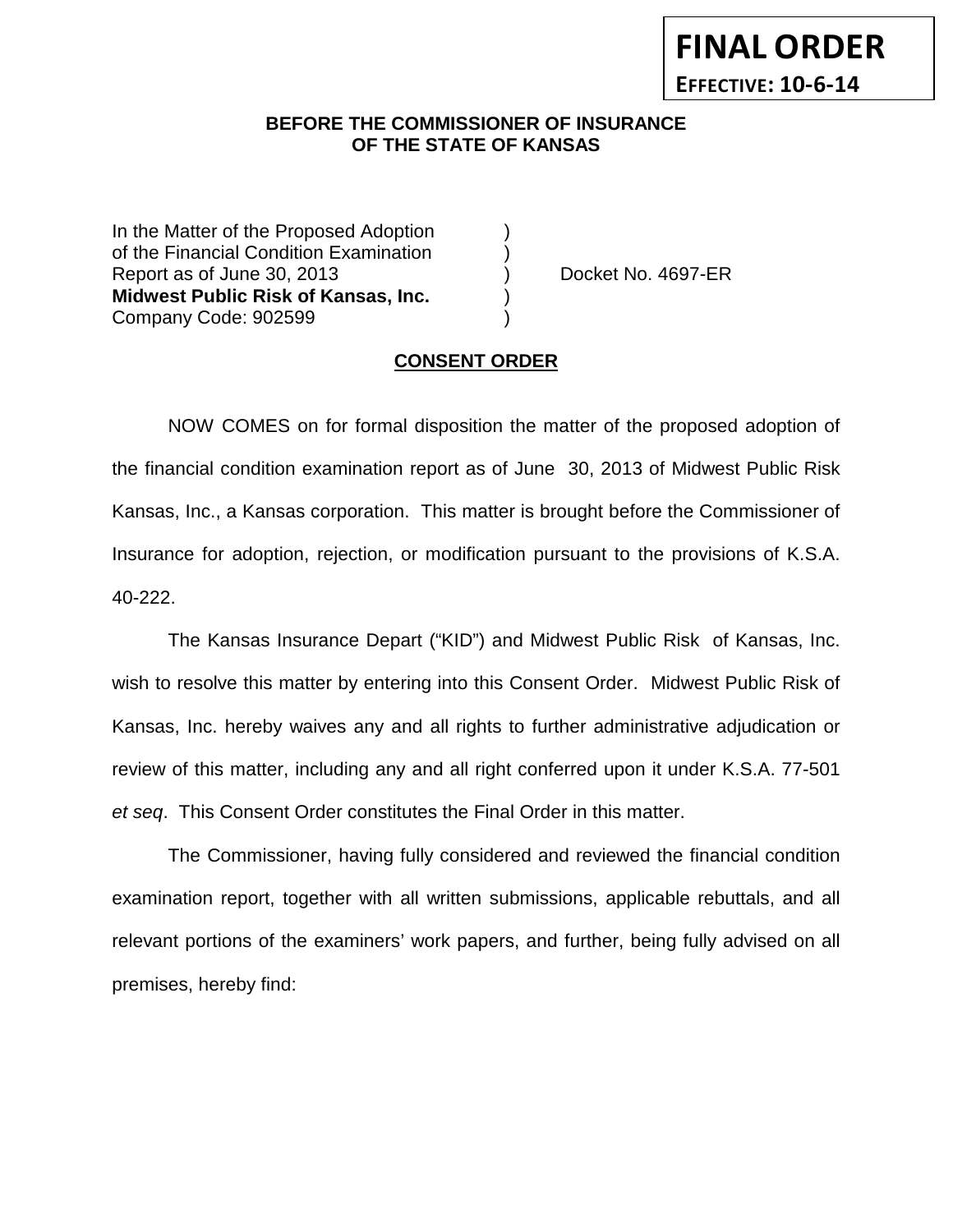#### **Policy Reasons**

It is stated policy of the State of Kansas that whenever the Commissioner of Insurance deems it necessary, an examination of the affairs and financial condition of any insurance company in the process of organization, applying for admission, or doing business in this State can be undertaken. In all cases, such an examination must occur once every five (5) years. Through the examination process, the insurance consuming public will be well served and protected.

#### **Findings of Fact**

1. The Commissioner of Insurance has jurisdiction over this matter pursuant to K.S.A. 40-222.

2. An examination of Midwest Public Risk of Kansas, Inc. was undertaken by the Kansas Insurance Department and was completed on August 1, 2014.

3. The examiner-in-charge tendered and filed with the Kansas Insurance Department a verified written report of the examination within thirty (30) days following completion of the examination, to wit; August 5, 2014.

4. Following receipt of the verified report, the Kansas Insurance Department transmitted the report to Midwest Public Risk of Kansas, Inc. on August 29, 2014, with a duly executed notice advising the company of its opportunity to prepare and submit to the Kansas Insurance Department a written submission or rebuttal with respect to any and all matters contained in the report. Midwest Public Risk of Kansas, Inc. was further advised that any written submission or rebuttal needed to be filed with the Kansas Insurance Department no later than thirty (30) days after receipt of the verified report.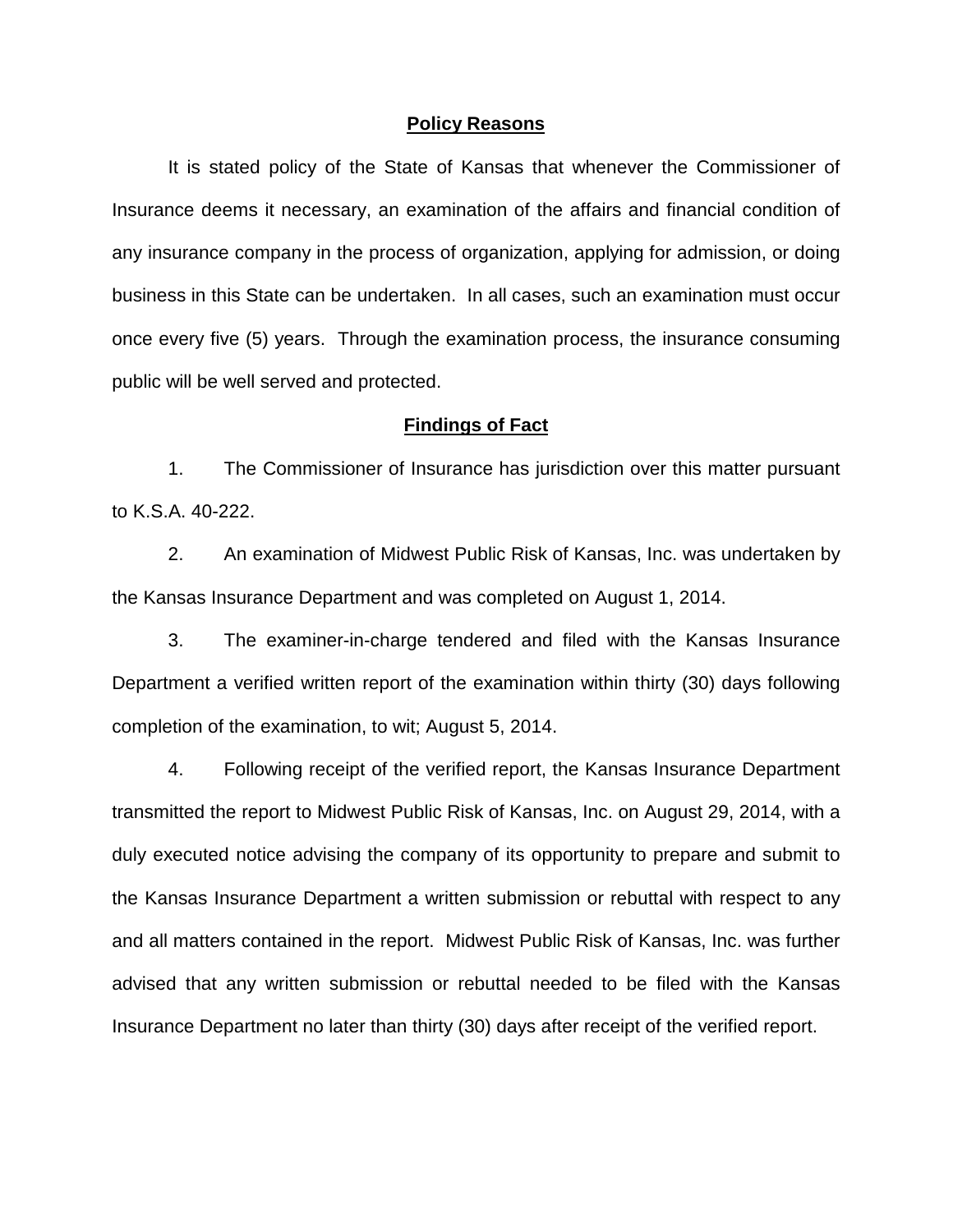5. Midwest Public Risk of Kansas, Inc. filed a written acceptance of the verified report on September 5, 2014.

6. Based upon the written submission tendered by Midwest Public Risk of Kansas, Inc., the company took no exceptions to matters contained in the verified report.

7. Within thirty (30) days of the end of the time period allowed for written submission or rebuttal, the Commissioner of Insurance fully reviewed the report, together with all written submissions and rebuttals provided by Midwest Public Risk of Kansas, Inc. The Commissioner of Insurance further reviewed all relevant workpapers.

8. No other written submissions or rebuttals were submitted by Midwest Public Risk of Kansas, Inc.

### **Conclusion of Law**

9. K.S.A. 40-222(k)(2) provides:

"Within 30 days of the end of the period allowed for the receipt of written submissions or rebuttals, the commissioner shall fully consider and review the report, together with any written submissions or rebuttals and any relevant portions of the examiners workpapers and enter an order:

- (A) Adopting the examination report as filed or with modification or corrections. If the examination report reveals that the company is operating in violation of any law, regulation or prior order of the commissioner, the commissioner may order the company to take any action the commissioner considers necessary and appropriate to cure such violations; or
- (B) rejecting the examination report with directions to the examiners to reopen the examination for purposes of obtaining additional data, documentation or information, and refiling pursuant to subsection (k); or
- (C)call and conduct a fact-finding hearing in accordance with K.S.A. 40- 281 and amendments thereto for purposes of obtaining additional documentation, data, information and testimony."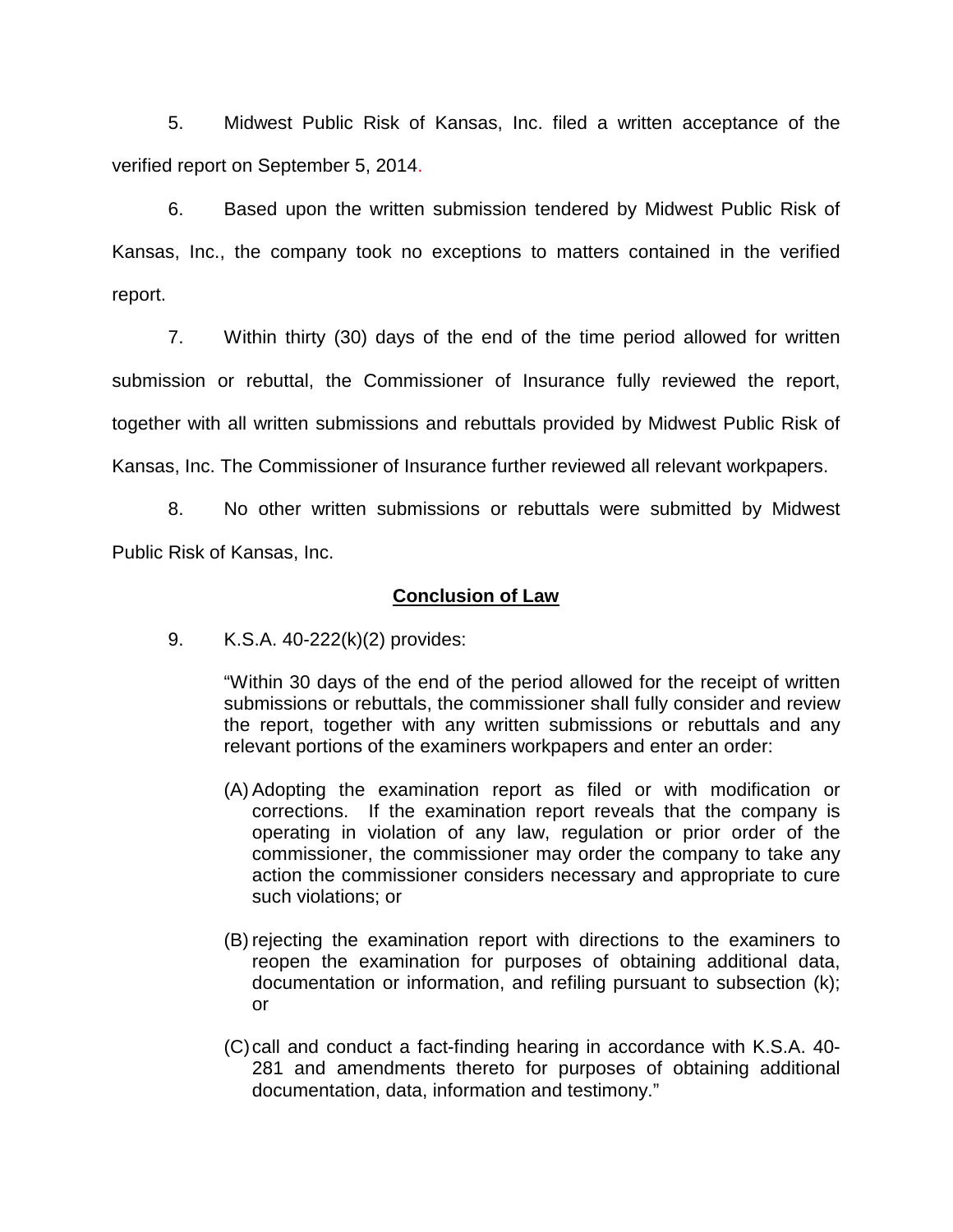10. Based upon the Findings of Fact enumerated in paragraphs #1 through #8 above, the financial condition examination report as of June 30, 2013 of Midwest Public Risk of Kansas, Inc. should be adopted.

## **IT IS THEREFORE, BY THE COMMISSIONER OF INSURANCE, ORDERED THAT:**

1. The financial condition examination report as of June 30, 2013 of Midwest Public Risk of Kansas, Inc. hereby is adopted.

2. The Commissioner of Insurance retains jurisdiction over this matter to issue any and all further Orders deemed appropriate or to take such further action necessary to dispose of this matter.

**IT IS SO ORDERED THIS \_\_7th\_\_ DAY OF OCTOBER, 2014 IN THE CITY OF TOPEKA, COUNTY OF SHAWNEE, STATE OF KANSAS.**



\_/s/ Sandy Praeger\_\_\_\_\_\_\_\_\_\_\_\_\_\_\_\_ Sandy Praeger Commissioner of Insurance By:

\_/s/ John Wine\_\_\_\_\_\_\_\_\_\_\_\_\_\_\_\_\_\_\_

John Wine

General Counsel